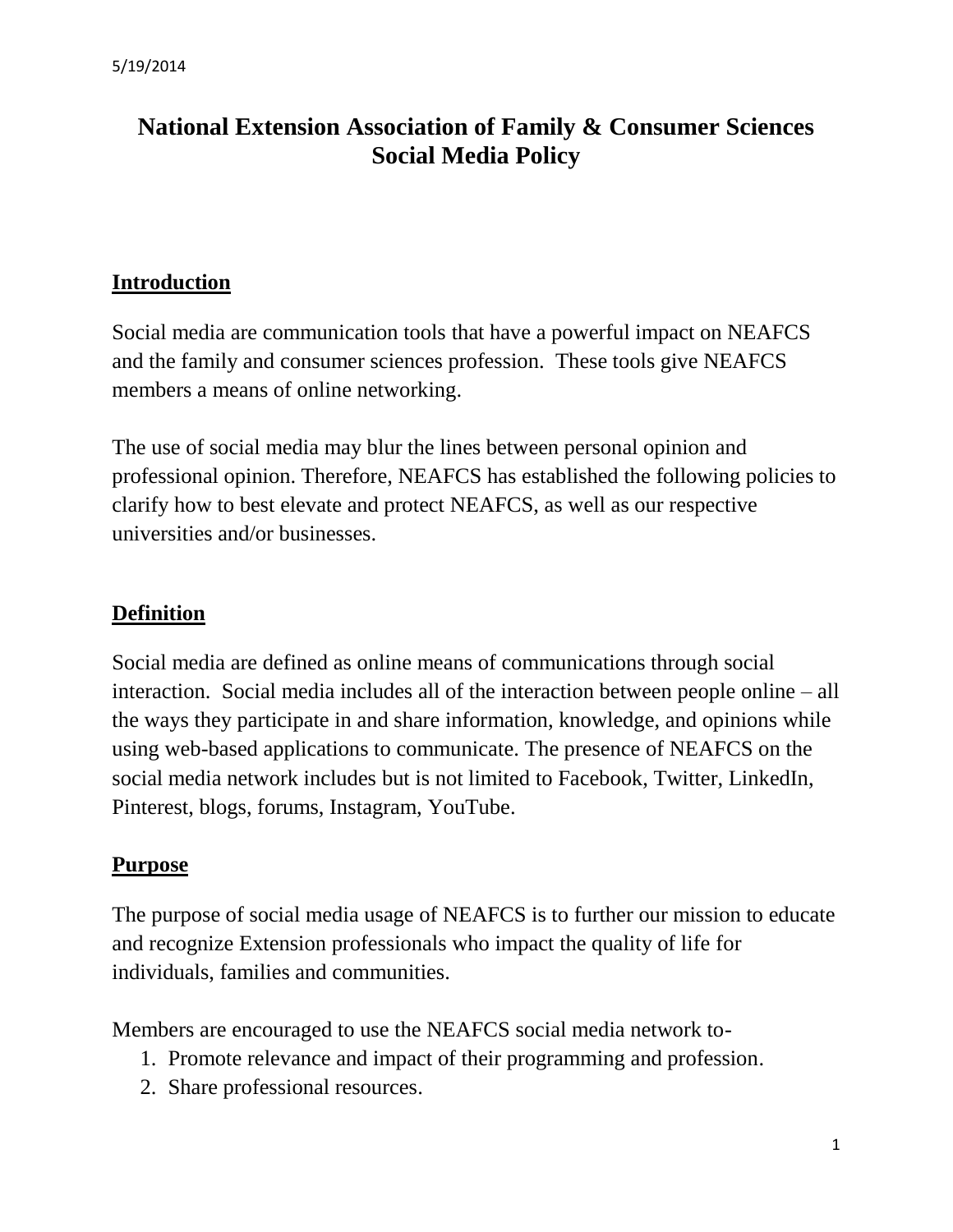- 3. Promote NEAFCS events and resources (reminders, photos, videos, links).
- 4. Drive website traffic of members.
- 5. Enhance member benefits, networking.

#### **Policies and Guidelines for all Social Media Sites**

- 1. All NEAFCS presence on a public social media network (Facebook, Twitter, LinkedIn, Pinterest, etc.) must be approved by the NEAFCS Executive Director and/or NEAFCS Executive Board.
- 2. NEAFCS reserves the right to monitor, restrict, prohibit, block, suspend, delete or discontinue a member's access to any social media site approved by NEAFCS, at any time, without notice and for any reason and at its sole discretion. NEAFCS may remove, delete, block, filter, or restrict by any means any materials at NEAFCS' sole discretion. Any further action deemed necessary will be taken at the discretion of the NEAFCS Board.
- 3. Requests to post information from NEAFCS sponsors, exhibitors, partner members and/or speakers at annual sessions will be reviewed by the NEAFCS Executive Board.
- 4. Refrain from posting any content, photos, videos or links that are obscene, profane, offensive, threatening, unlawful or abusive. Show respect to all persons on the basis of their age, color, creed, disability, group affiliation, national origin, race, religion, sex or sexual orientation.
- 5. Refrain from posting "spam" of any kind.
- 6. Refrain from posting photos with any alcoholic beverages.
- 7. Respect privacy and safety. Do not post photos and identifying information about others unless you have their written consent. Never share identifying information about children.
- 8. Posting advertisements of any kind will require approval of the NEAFCS Board.
- 9. Posts related to non-NEAFCS fundraisers, endorsements of products or services, contests, requests for contributions or solicitations are prohibited and must be approved in advance by the NEAFCS board. <sup>a</sup>